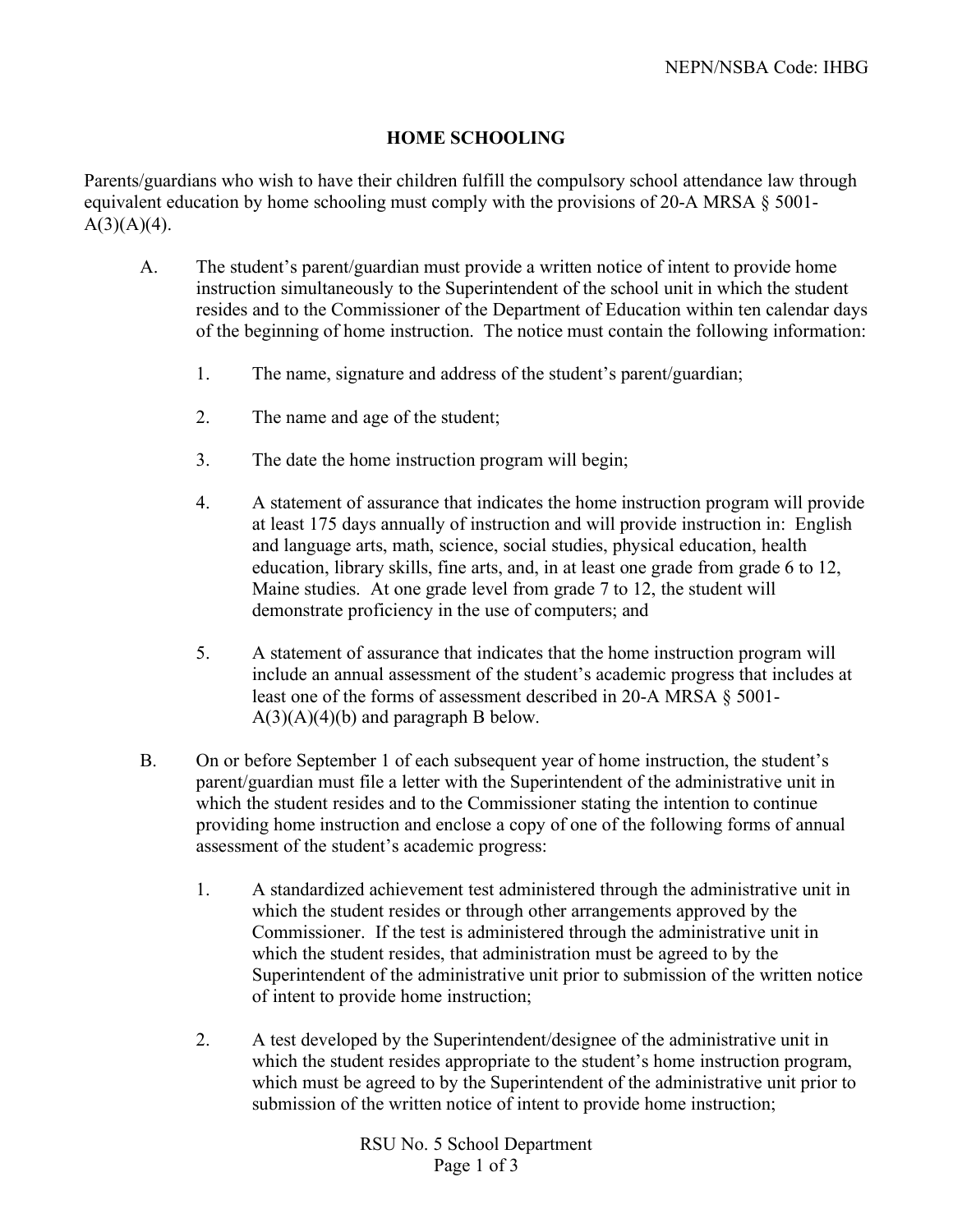- 3. A review and acceptance of the student's progress by an identified individual who holds a current Maine teacher's certificate;
- 4. A review and acceptance of the student's progress based on, but not limited to, a presentation of an educational portfolio of the student to a local area home schooling support group whose membership for this purpose includes a currently certified Maine teacher or administrator; or
- 5. A review and acceptance of the student's progress by a local advisory board selected by the Superintendent of the administrative unit in which the student resides that includes one administrative unit employee and two home instruction tutors. A "home instruction tutor" means the parent/guardian or other person who acts or will act as a primary teacher of the student in the home instruction program. This provision must be agreed to by the Superintendent of the administrative unit in which the student resides prior to submission of the written notice of intent to provide home instruction.
- C. Dissemination of any information filed under 20-A MRSA § 5001-A(3)(A) (which applies to alternatives to attendance at public day school, including home schooling) is governed by the provisions of 20-A MRSA § 6001 (dissemination of information); the federal Family Educational Rights and Privacy Act of 1974, 20 USC § 1232g (2002); and the federal Education for All Handicapped Children Act of 1975, 20 USC § 1401-1487 (2002), except that "directory information" as defined by the federal Family Educational Rights and Privacy Act (FERPA) is confidential and is not subject to public disclosure unless the parent/guardian specifically permits disclosure in writing or a judge orders otherwise. Copies of any information filed under 20-A MRSA § 5001-A(3)(A) must be maintained by the student's parent/guardian until the home instruction program concludes. The records must be made available to the Commissioner upon request.
- D. If the home instruction program is discontinued, students of compulsory school age must be enrolled in a public school or an equivalent instruction alternative as provided for by law. The receiving school shall determine the placement of the student. At the secondary level, the principal of the receiving school shall determine the value of the prior educational experience toward meeting the standards of Maine's system of Learning **Results**.

The Board accepts no responsibility for the unit in the application, review, approval, or oversight of home instruction programs except as provided for by law or this policy.

Participation by home-schooled students in the public school program shall only be permitted as described elsewhere in Board policy.

The Superintendent shall maintain a roster of all students eligible to attend school within the school unit who are receiving equivalent instruction, as provided in Department of Education rules.